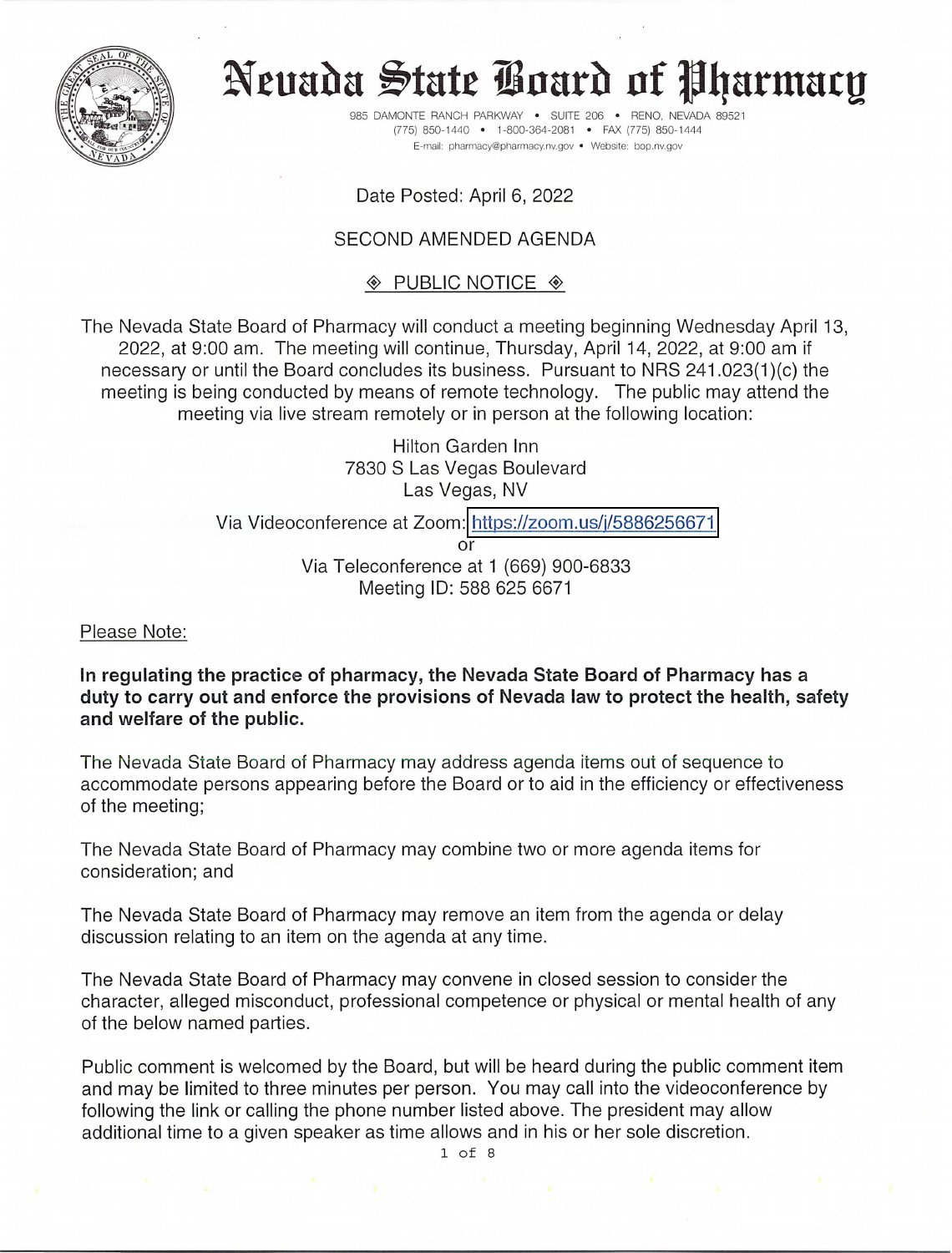Public comment may also be submitted to the Board at [pharmacy@pharmacy.nv.gov.](mailto:pharmacy@pharmacy.nv.gov)

**Prior to the commencement and conclusion of a contested case or a quasi judicial proceeding that may affect the due process rights of an individual the board may refuse to consider public comment. See NRS 233B.126.** Please be aware that after the quasi-judicial board or commission has rendered a decision in the contested case and, assuming this happens before adjournment, the board or commission may entertain public comment on the proceeding at that time**.**

- 1. Call to Order and Roll Call Establishment of Quorum
- 2. Public Comment: No action may be taken upon a matter raised under this item of the agenda until the matter itself has been specifically included on a future agenda as an item. (NRS 241.020)

# $\Diamond$  CONSENT AGENDA  $\Diamond$

The Consent Agenda contains matters of routine acceptance. The Board Members may approve the consent agenda items as written or, at their discretion, may address individual items for discussion or change.

- 3. Approval of the March 2-3, 2022 Meeting Minutes (**FOR POSSIBLE ACTION)**
- 4. 4.1 Applications for Out-of-State Medical, Devices, Equipment and Gases License (NAC 639.6944) – Non-appearance **(FOR POSSIBLE ACTION)**
	- A. Advanced Diabetes Supply Carlsbad, CA
	- B. AMSR LLC Centennial, CO
	- C. RehabPulse Inc Middleton, WI
		- 4.2 Applications for Out-of-State Wholesaler License (NRS 639.233) Nonappearance (**FOR POSSIBLE ACTION**)

# **Background Check Not Required by Law.**

- 4.2.1 Distributor for Single Manufacturer (NAC 639.593(7)(e))
- 4.2.2 Manufacturer (NAC 639.593(7)(d))
- D. A-dec, Inc. Fenton, MO
- E. A-dec, Inc. Newberg, OR
- F. Gilead Sciences, LLC Foster City, CA
- G. Modavar Pharmaceuticals LLC Washington, DC
- H. Spectra Medical Devices, LLC Wilmington, MA
- I. Stratatech Corporation Madison, WI
- J. Trigen Laboratories, LLC Sayreville, NJ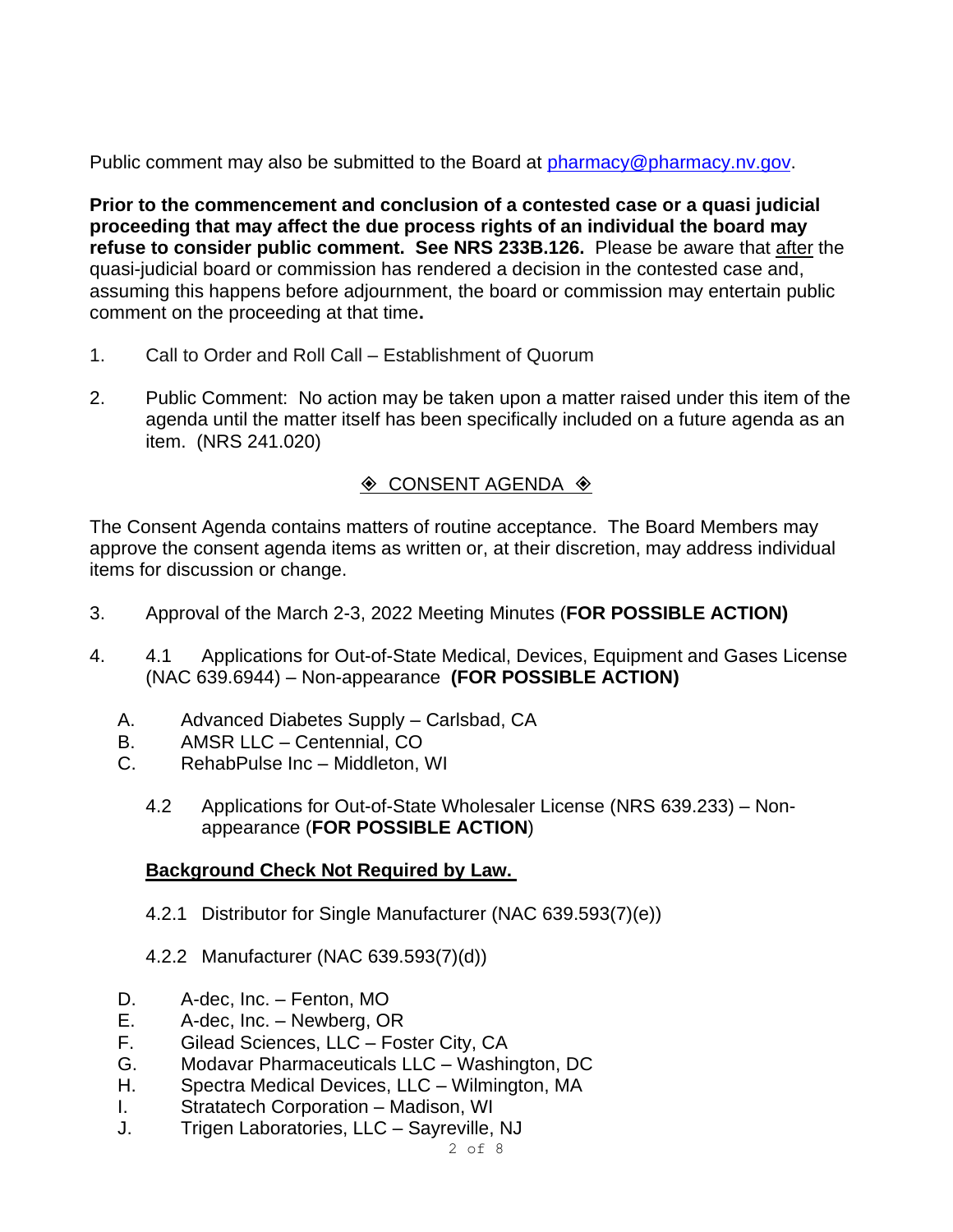- K. Trigen Laboratories, LLC Tampa, FL
	- 4.2.3 Publicly Traded (NAC 639.593(7)(a))
- L. Becton, Dickinson and Company Columbus, NE
- M. FedEx Supply Chain, Inc. Mooresville, IN
- N. Henry Schein Inc. Southlake, TX
	- 4.2.4 VAWD-Accredited (NAC 639.593(7)(c))
- O. Covetrus North America Aurora, CO
- P. Covetrus North America, LLC Columbus, OH
- Q. Covetrus North America, LLC Columbus, OH
- R. Covetrus North America, LLC Ft. Worth, TX
- S. Covetrus North America Lexington, KY
- T. Covetrus North America Southaven, MS
- U. Covetrus North America, LLC Tualatin, OR
- V. Covetrus North America, LLC Visalia, CA
- W. Integrated Commercialization Solutions, LLC Brooks, KY
	- 4.2.5 Manufacturer and VAWD-Accredited (NAC 639.593(7)(c) and (d))
	- 4.2.6 Publicly Traded and Manufacturer (NAC 639.593(7)(a) and (d))
- X. AcelRx Pharmaceuticals, Inc. Hayward, CA
- Y. Ascendis Pharma Endocrinology, Inc. Princeton, NJ
- Z. Cytokinetics, Incorporated South San Francisco, CA
- AA. Johnson & Johnson Vision Care, Inc. Jacksonville, FL
- BB. Kite Pharma, Inc. Frederick, MD
- CC. Marinus Pharmaceuticals, Inc. Radnor, PA
- DD. Novartis Gene Therapies, Inc. Durham, NC
	- 4.2.6 Publicly Traded and VAWD-Accredited (NAC 639.593(7)(a) and (c))

# 4.2.7 **Background checks completed in compliance with NRS 639.500.**

- EE. Reliance Wholesale, Inc. Miami, FL
- FF. Summit SD, LLC Lee's Summit, MO
	- 4.3 Applications for Nevada Wholesaler License (NRS 639.233) Non-appearance (**FOR POSSIBLE ACTION**)

# **Background checks completed in compliance with NRS 639.500.**

- GG. 21st Century Environmental Management of Nevada, LLC Fernley, NV
	- 4.4 Application for Nevada Pharmacy License (NRS 639.230) Non-appearance **(FOR POSSIBLE ACTION)**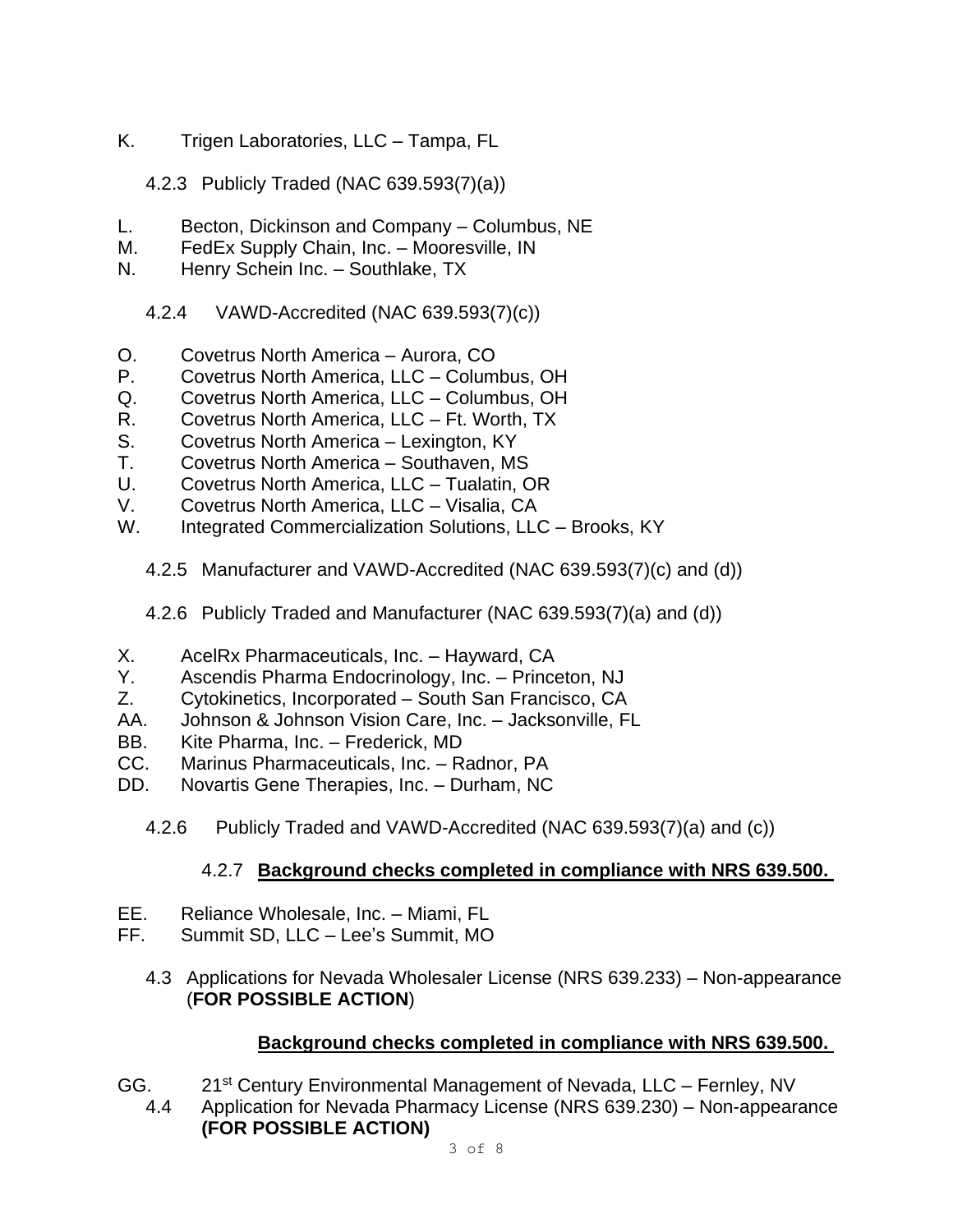- HH. Community Health Alliance Sun Valley Pharmacy Sun Valley, NV
- II. Save Mart Pharmacy #551 Carson City, NV
- JJ. Save Mart Pharmacy #552 Carson City, NV
- KK. Save Mart Pharmacy #553 Reno, NV
- LL. Save Mart Pharmacy #554 Reno, NV
- MM. Save Mart Pharmacy #555 Reno, NV
- NN. Save Mart Pharmacy #556 Reno, NV
- OO. Save Mart Pharmacy #559 Reno, NV
	- 4.5 Application for Nevada Compounding Pharmacy License (NRS 639.230) Nonappearance **(FOR POSSIBLE ACTION)**
	- 4.6 Application for Out-of-State Pharmacy License (NRS 639.2328) Nonappearance **(FOR POSSIBLE ACTION)**
- PP. Alto Pharmacy, LLC San Francisco, CA
- QQ. Coram CVS/Specialty Infusion Services Cumberland, RI
- RR. Covetrus North America, LLC Portland, ME
- SS. Curexa Galloway, NJ
- TT. IHS Acquisition XXX, Inc. Denver, CO
- UU. Lemonaid Pharmacy, LLC Saint Louis, MO
- VV. Optum Infusion Services 550, LLC Scottsdale, AZ
- WW. PipelineRx Denver, CO
- XX. PipelineRx Rosemont, IL
- YY. US Bioservices Anaheim, CA
- ZZ. US Bioservices Carrollton, TX
- AAA. Vital Care Rx Meridian, MS
	- 4.7 Application for Out-of-State Compounding Pharmacy License (NRS 639.230) Non-appearance – **(FOR POSSIBLE ACTION)**
- BBB. Covetrus North America, LLC Omaha, NE
- CCC. Covetrus North America, LLC Phoenix, AZ
- DDD. Medication Management Partners, LLC Crestwood, IL
- EEE. Pharmacy Solutions Ann Arbor, MI
- 4.8 Applications for Nevada Medical, Devices, Equipment and Gases License (NAC 639.6942) – Non-appearance (**FOR POSSIBLE ACTION**)

# $\Diamond$  REGULAR AGENDA  $\Diamond$

- 5. Disciplinary hearings pursuant to NRS 639.247. (**FOR POSSIBLE ACTION**)
	- A. Alyssa Cocjin (20-109-TD-N)
	- B. Sowjanya Reganti, MD (20-109-CS-A-N)
	- C. Vodur Suresh Reddy, MD (20-109-CS-B-N)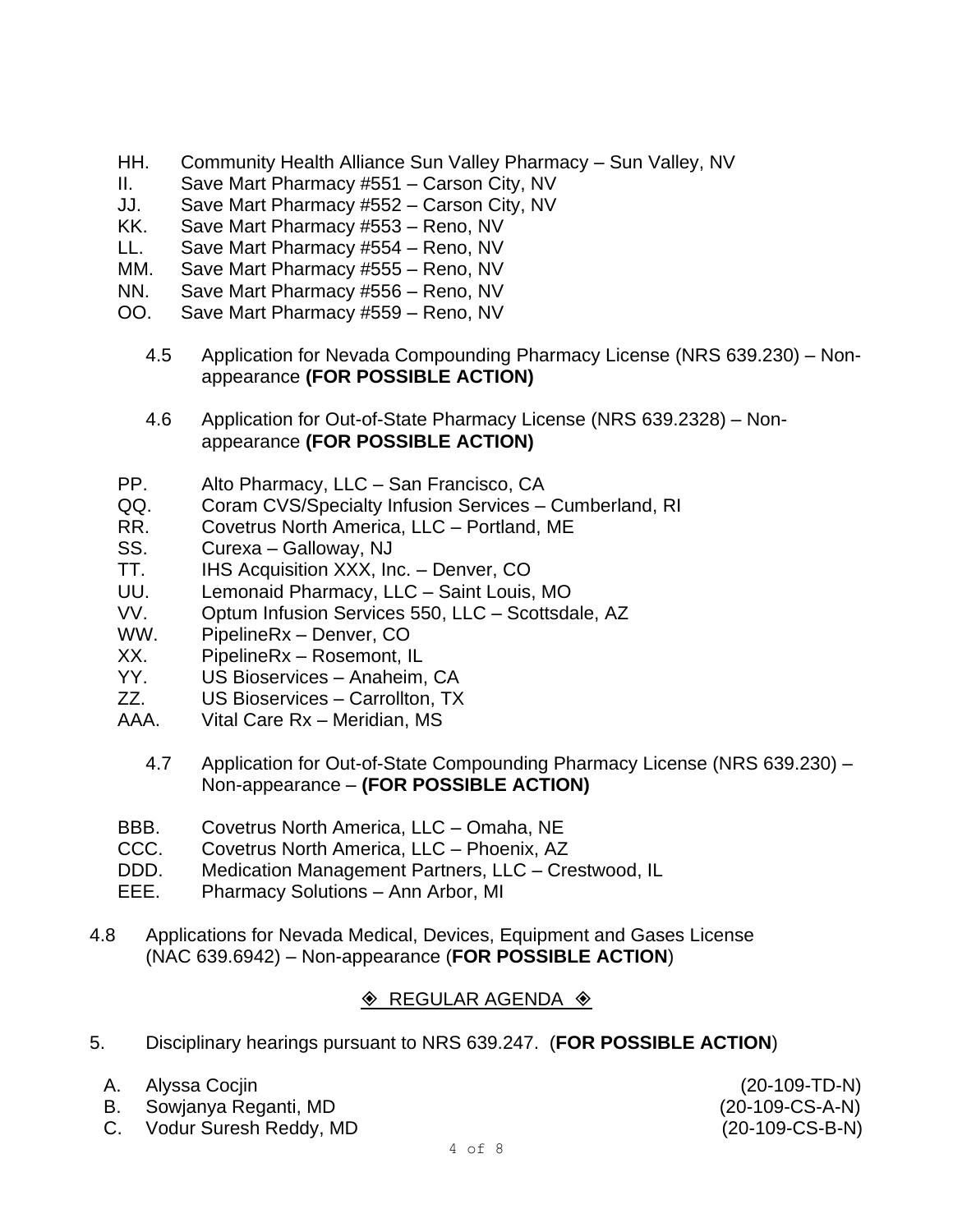| D.  | <b>Emily Guerard, MD</b>        | (20-109-CS-C-N)  |
|-----|---------------------------------|------------------|
| Е.  | Santhosh Ambika, MD             | (20-109-CS-D-N)  |
| F.  | Tejvir Singh, MD                | (20-109-CS-E-N)  |
| G.  | Aaron Bowman, MD                | (20-109-CS-F-N)  |
| Η.  | Juan Cattoni, MD                | (20-109-CS-G-N)  |
| L.  | <b>Walgreens Pharmacy #4242</b> | $(17-076-PH-S)$  |
| J.  | Nazida Zebari                   | (17-076-RPH-S)   |
| Κ.  | Maria Martinez, MD              | (21-221-CS-S)    |
| L.  | Kristina Nguyen                 | (21-223-CS-S)    |
| M.  | Ida Washington                  | $(21-224-CS-S)$  |
| N.  | George Dockendorf, DO           | $(21-216$ -CS-S) |
| O.  | Paul Howse                      | (20-135-RPH-S)   |
| Р.  | <b>Justine Stanevich</b>        | $(20-135-PT-S)$  |
| Q.  | <b>Sircy Moore</b>              | $(21-111-CS-S)$  |
| R.  | Jose Dastas, RPH                | $(18-130-RPH-S)$ |
| S.  | Vertisis Custom Pharmacy, LLC   | $(18-130-PH-S)$  |
| Т.  | <b>Abdel Khalek</b>             | $(22-019-N)$     |
| U.  | Ukoshovbera Gbenedio            | (21-178-RPH-N)   |
| V.  | Rajkamal Hansra                 | $(21-217-CS-S)$  |
| W.  | Robert Hill, DDS                | (21-219-CS-S)    |
| Х.  | <b>Elliot Shin</b>              | $(18-100$ -CS-S) |
| Υ.  | <b>Chad Hall</b>                | (21-108-CS-S)    |
| Z.  | William Torch, MD               | (21-227-CS-N)    |
| AA. | <b>Kord Strebel</b>             | $(19-053-CS-S)$  |
|     | <b>BB.</b> Thomas Strebel       | (19-053-RPH-S)   |

6. Application for Veterinarian Authority to Dispense Drugs (NAC 639.7423) – Appearance **(FOR POSSIBLE ACTION)**

Sircy Moore

## 7. Application for Pharmacist Registration by Examination (NRS 639.127) – Appearance **(FOR POSSIBLE ACTION)**

John Revolinski

#### 8. Application for Pharmacist Registration by Reciprocation (NRS 639.134) -Appearance (**FOR POSSIBLE ACTION**)

- A. Xiaojiao Brown
- B. Erika Cardon
- C. Lyndon Leitner
- D. Thomas Muthart
- E. Cody Walker
- F. David Walters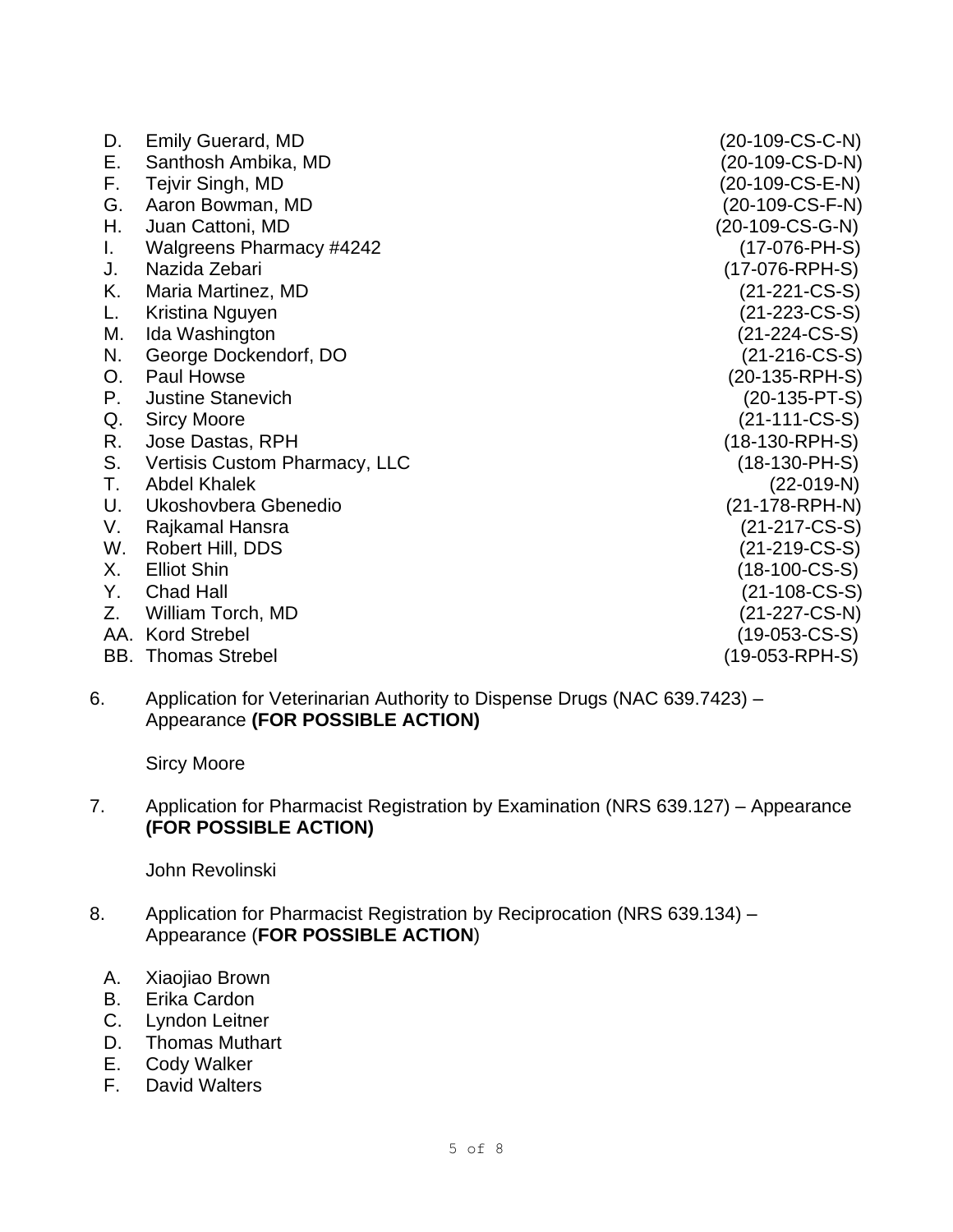- 9. Applications for Controlled Substance Registration (NRS 453.226) Appearance **(FOR POSSIBLE ACTION)**
	- A. David James Smith
	- B. Sherman Washington Iuventus Medical Center Las Vegas, NV
	- C. Sherman Washington Iuventus Medical Center Las Vegas, NV
- 10. Application for Nevada Pharmacy License (NRS 639.230) – Appearance (**FOR POSSIBLE ACTION**)

Complete Care Pharmacy – Las Vegas, NV

11. Application for Nevada Compounding Pharmacy License (NRS 639.230) – Appearance **(FOR POSSIBLE ACTION)**

The Medicine Shoppe LTC Pharmacy – Las Vegas, NV

### 12. Application for Out-of-State Compounding Pharmacy License (NRS 639.230) – Appearance **(FOR POSSIBLE ACTION)**

IgG of America, Inc. – Linthicum Heights, MD

- 13. Applications for Nevada Veterinary Drug Supplier License (NRS 639.2345) Appearance **(FOR POSSIBLE ACTION)**
	- A. Tractor Supply #1753 Carson City, NV
	- B. Tractor Supply #1822 Minden, NV
	- C. Tractor Supply #2200 Pahrump, NV
	- D. Tractor Supply #2274 Sparks, NV
	- E. Tractor Supply #2465 Las Vegas, NV
	- F. Tractor Supply #2471 Las Vegas, NV
- 14. Request to Engage in the Practice of Pharmacy at a Site Other than a Licensed Pharmacy (NAC 639.403)– Appearance **(FOR POSSIBLE ACTION)**
	- A. Quynh Nhu Doan
	- B. Jennifer Miller
- 15. General Counsel Report. Note: The Board may exclude the public for a report on potential or existing litigation pursuant to NRS 241.015(3)(b)(2).
- 16. Executive Secretary Report:
	- A. Financial Report
	- B. Issuance of Temporary Licenses and Registrations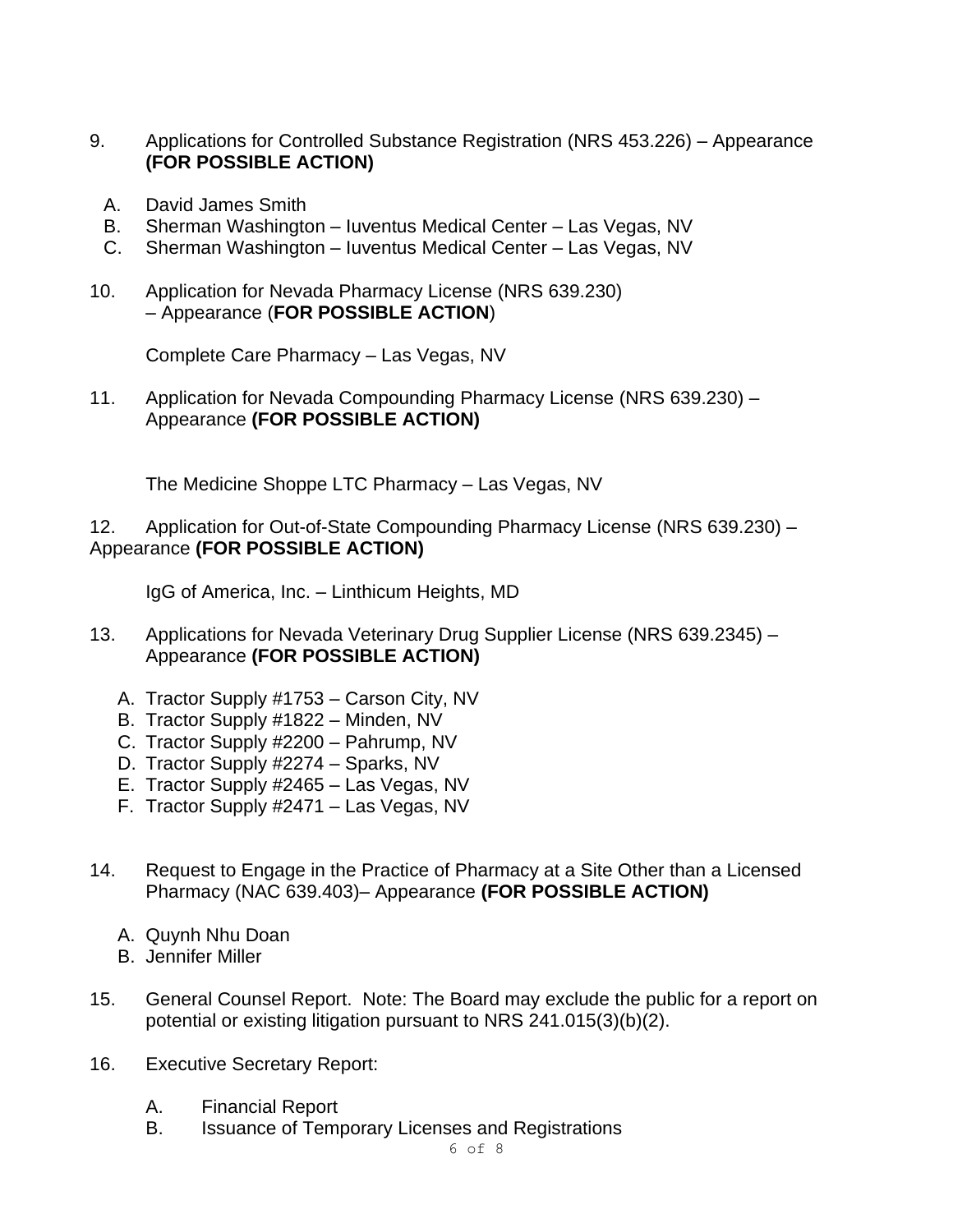- C. Change of Address Business List
- D. Meetings with Other Health Care Regulatory Boards
- E. COVID-19 Response
- F. Licensing Software Update
- G. Licensing Activities Report
- H. PMP Integration

# $\Diamond$  WORKSHOP  $\Diamond$

#### Thursday April 14, 2022 – 9:00 am

- 17. Notice of Proposed Regulation Workshop Pursuant to NRS 233B.061(2) **(FOR POSSIBLE ACTION):**
	- A. **Amendment to Nevada Administrative Code (NAC) 453**. The proposed amendments relate to controlled substances, provide for the registration of a law enforcement officer engaged in training a canine in drug detection, and add methoxetamine to the controlled substances listed in Schedule I.
	- B. **Amendment to Nevada Administrative Code (NAC) 639**. The proposed amendments will require the holder of any certificate, license or permit issued by the State Board of Pharmacy to report certain convictions and administrative actions to the Board.

# $\Diamond$  PUBLIC HEARING  $\Diamond$

#### Thursday April 14, 2022 – 9:00 am

- 18. Notice of Proposed Regulation Public Hearing Pursuant to NRS 233B.061(2) **(FOR POSSIBLE ACTION):**
	- A. **Amendment of Nevada Administrative Code (NAC) 453.510: Schedule I**. The proposed amendment to NAC 453.510 will add isotonitazene to the list of controlled substances listed in Schedule I. (LCB File R006-22)
	- B. **Amendment of Nevada Administrative Code (NAC) 639.742, 639.743, 639.744. and 639.745: Dispensing Practitioners.** The proposed amendments establish requirements for an oncology group practice to obtain a certificate of registration to maintain a single inventory of dangerous drugs received at a site of practice, prescribe the procedure for renewing such a certificate, and prescribe certain powers and duties of the dispensing practitioners of such a registered oncology group practice. (LCB File R007-21)
	- C. **Amendment of Nevada Administrative Code (NAC 639).** Establishes languages in which certain pharmacies are required to provide the directions for use of a prescription drug to certain patients. (LCB File R119-21)